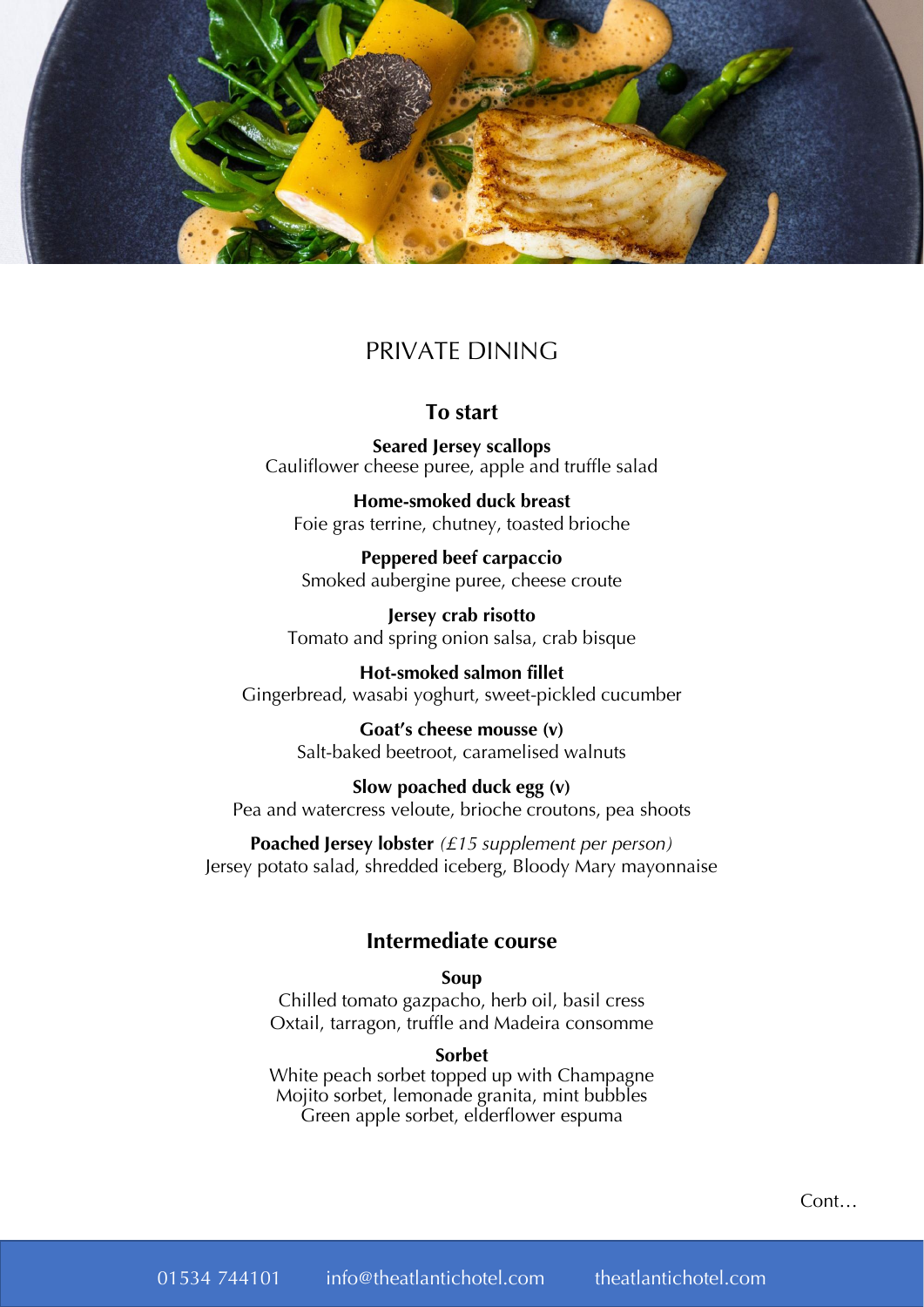

# **To follow**

**Beef fillet Wellington** *(Minimum 8 orders)* Mushroom duxelles, potato puree, seasonal baby vegetables, red wine sauce

> **Roast boned and rolled lamb saddle** *(Minimum 6 orders)* Boulangere potato, asparagus, minted hollandaise

**Roast chicken breast** Chorizo pearl barley, charred tenderstem broccoli, avocado puree

**Pan-fried salmon fillet** Petits pois a la Francaise, smoked haddock cream sauce

**Whole grilled lemon sole** Jersey potatoes, seasonal green vegetables, lemon and herb butter

**Chargrilled Mediterranean vegetables (v)** Tomato couscous, rocket and Old Winchester cheese salad, pesto

**Forest mushroom risotto (v)** Crispy hen's egg, watercress, truffle dressing, cep powder

**Roast turbot fillet** (£15 supplement per person) Truffle potato puree, samphire, English caviar, lobster bisque

# **To finish**

**Vanilla slice** Jaconde sponge, seasonal fruit compote, vanilla bavarois

**Eton Mess** Crispy meringue, vanilla and strawberry creme, strawberry sorbet

**Milk chocolate delice** Oolong tea panna cotta, dulce de leche, milk tea ice cream

> **Apple tarte Tatin** Pate sable, caramel cremeux, vanilla ice cream

**Sticky toffee pudding** Butterscotch sauce, dentelle snap, crème fraiche sorbet

> **Dark chocolate fondant** Gianduja ice cream, hazelnut crumb

> > Cont…